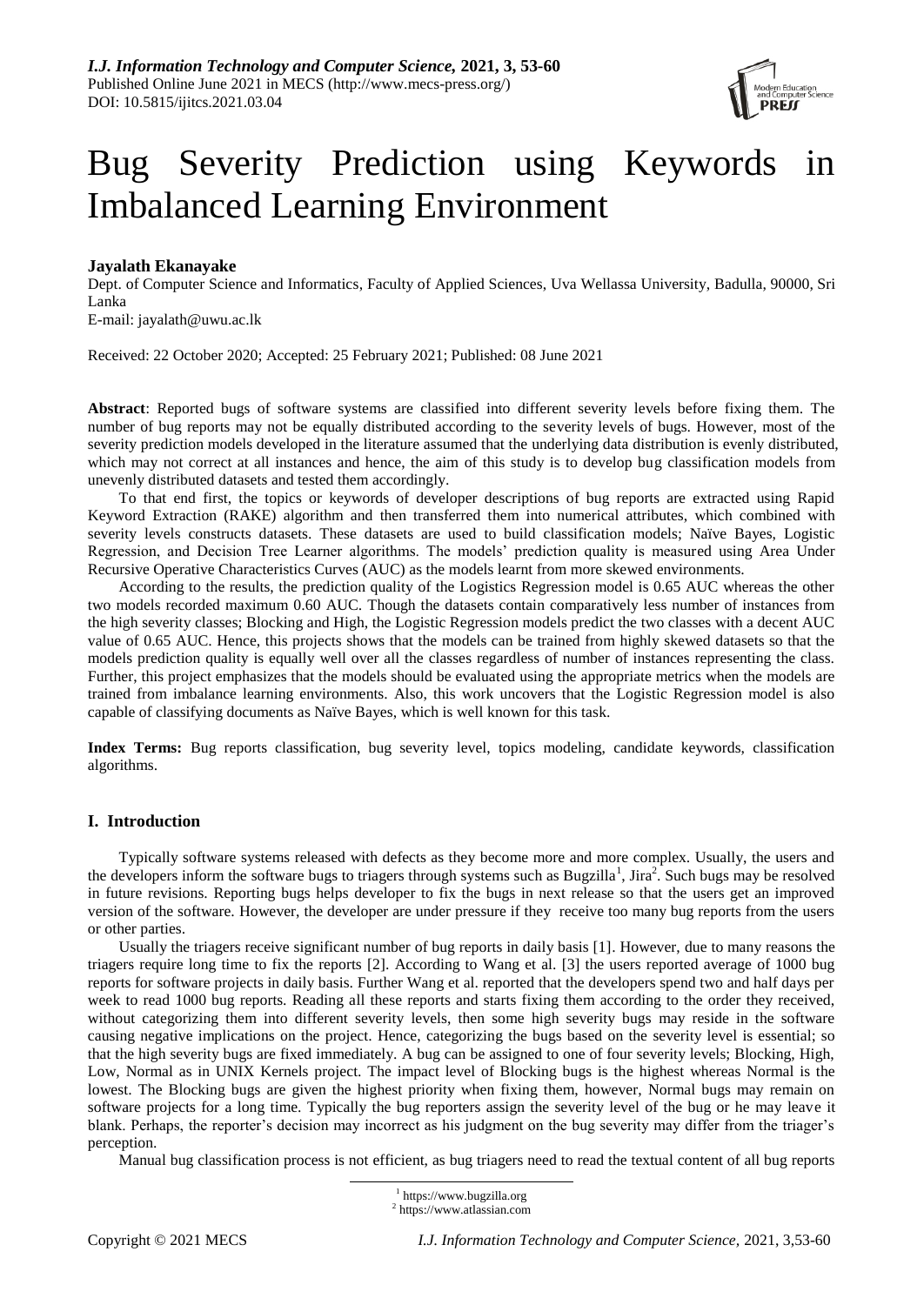and then compare the new reports with existing reports. In some bug reports the description is not sufficient to figure out the nature of the bug and hence, developers want to spend even more time to classify them. To that end, bug classifications tools can be used to speed up the bug classification process and hence, high severity bugs can be fixed immediately. The automatic bug classification tools can be trained using machine learning algorithms. Typically the severity level assigned in resolved bug reports is confirmed to be correct and hence, the data extracted from such reports can be used to train the machine learning algorithms for classifying new bug reports. The severity is divided into four levels and the number of bug reports assigned into different severity levels may not be evenly distributed. Hence, training the classification models from such an imbalanced dataset can be biased towards the class containing the majority of instances. Consequently, the models mostly predict the instances in the majority class with decent accuracy whereas the instances belong to the other classes may not be correctly classified. In such a skewed learning environment the testing sample may also contain the same distribution as the training sample. However, many of the existing bug severity prediction models trained from history data are nether mention the distribution of the datasets used to train the models, nor acknowledged this issue [7,8, 9,10,11,12,13,14]. This implies that they assumed the underlying data distribution is balanced, which may not essentially be true in all real datasets such as I use in this project. However, reference [10] addressed this issue into a certain extent. They proposed a cost sensitive classification by defining two categories of classes; minority and majority based on the number of instances representing the two classes and the misclassification cost of minority class is higher that the majority class regardless of the significance of the classes. According to their definition the misclassification cost of the Blocking and High severity classes could be smaller than Normal and Low if the dataset contains more instances from Blocking and High classes. However, the bugs from these two classes are more important for the developers than the other two classes.

Hence, the objective of this project is to develop bug severity prediction models from imbalanced learning environments and test them properly using an appropriate metric. Many models developed in the literature [7,8, 9,10,11,12,13,14] used the accuracy--correctly classified instances vs. the total number of instances presented--to evaluate the prediction quality in skewed learning environments [4,5]. However, the accuracy would not provide fair judgment on the quality of models trained from unevenly distributed datasets like used in this project. Alternatively, Area Under Recursive Operative Characteristics Curves (AUC) can be used to evaluate such prediction models, as the AUC does not depend on the underlying data distribution [6]. Further, the prediction quality is evaluated in category wise in contest to the overall prediction quality calculated in many prediction models in the literature.

This project proposes to construct three prediction models; Naïve Bayes, Logistic Regression, and Decision Tree Learner algorithms to categorize bugs into one of four severity levels--Blocking, High, Low, and Normal--. The three models predict the class probability for a given instance. Also, the models are trained from skewed datasets as shown in Table 1 and hence, the prediction quality is measured using AUC. The proposed models address the questionable point in most of the models developed in the literature.

# **2. Related Works**

Software repository contains source code, bug reports, email achieves etc. Mining these repositories is popular among research community in recent years as it extracts hidden patterns, which may be non-trivial, previously not known and vital information for the developers.

There are models that predict bug severity using textual description in bug reports [7,8, 9,10,11,12,13,14].

Reference [7] carried out a comparison between the newly proposed bug and already existing bugs in the bug database using BM25-based document similarity function and then assigned the severity for the new reports based on the similarity calculated. The performances of the similarity calculation models was measured only using precision, recall and F-measure while acknowledging this fact as a limitation of this study. However, the initial distribution of the severity levels was not considered when calculating the prediction quality of models.

Roy and Rossi [8] proposed a feature selection method, which enhances the prediction accuracy of severity prediction models. Features were developed based on textual components along with bi-grams and trained the Na ̈ıve Bayes (NB) classifier using Mozilla and Eclipse data and revealed that there was an improvement in prediction quality due to the feature selection method. Further, they showed that the accuracy may vary on projects and adding further bigrams could degrade the performances.

Reference [9] compiled improved versions of bug reports of Mozilla, Eclipse and GCC by integrating questions and the correspond answers from stack trace. Subsequently, they trained Naïve Bayesian, k-Nearest Neighbor algorithm (KNN), and Long Short-Term Memory (LSTM) models to classify bug reports into severity levels. The performances of the models were evaluated using f-measure and concluded that average F-measure of Mozilla, Eclipse, and GCC projects is improved by 23.03%, 21.86%, and 20.59% respectively compared to the previous studies. Further, the experiment showed that the Naïve Bayesian based approach outperformed all baseline approaches. Tan et al. assumed that the bug report distribution in terms of severity levels was equal and hence, did not influence on prediction quality, which may not be correct all the times.

Reference [10] amalgamated the stack trace information of the bug repots together with categorical features such as component, OS, product to enhance the quality of bug reports. They labeled the classes as under-sampled and over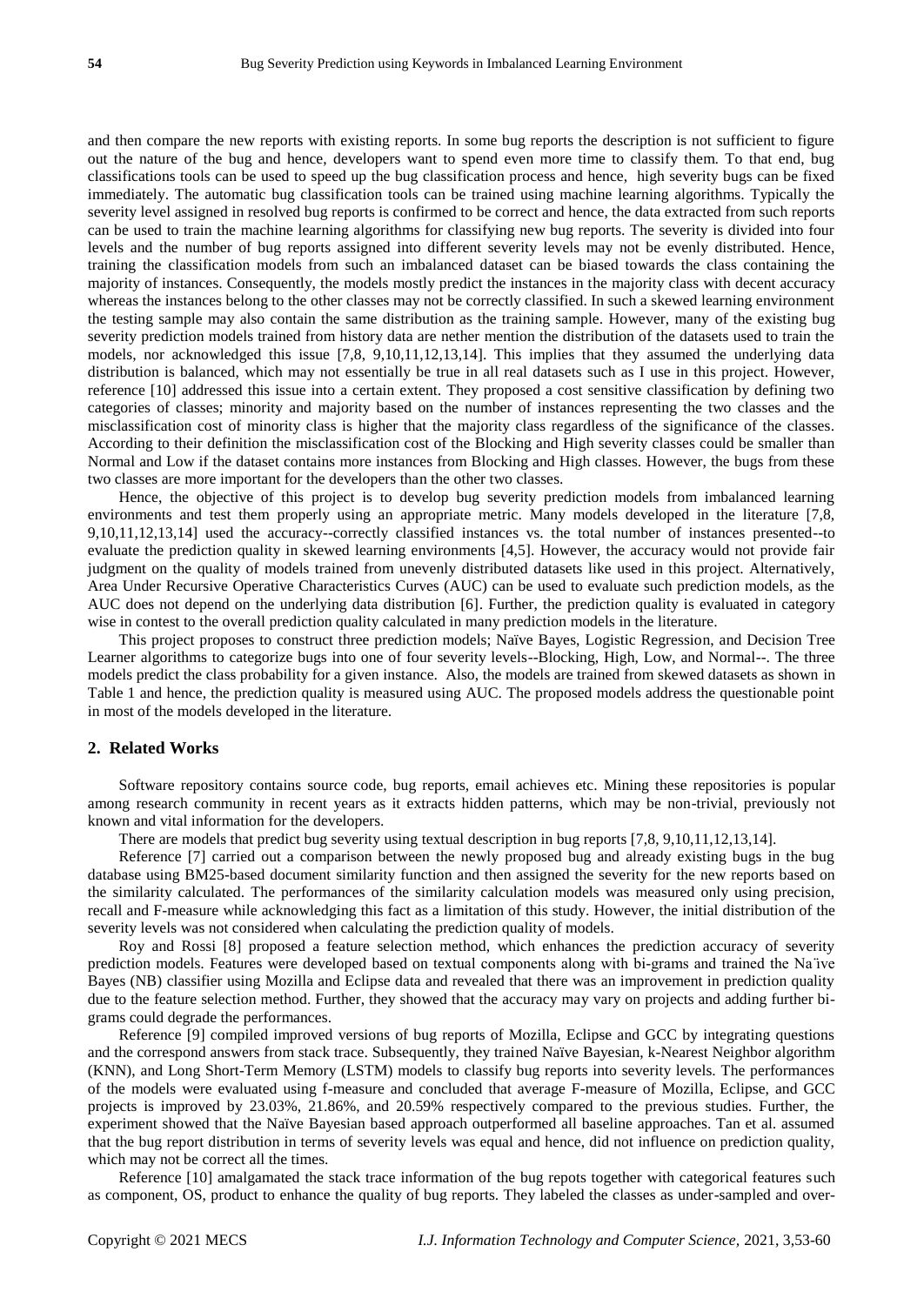classifying an unknown instance into given number of classes. Finally, the cost of assigning an instance into the given class was calculated by multiplying the misclassification cost and the probability of assigning an instance assigned into a class by KNN. The class label with lowest misclassification cost was selected as the class label for the unknown instance. The accuracy of the model was measured using precision, recall and F-measure as usual. According to the results the models improved the accuracy (F-measure) up to 35% when integrating the stack trace information into the category features of bug reports. Compare to the above study I address the class imbalanced problem in a different way. Further, I use only stack trace information to classify the bug reports whereas ref. [10] used both stack trace and categorical features of the bug reports.

Reference [11] proposed a method to assign severity levels for bugs in early stage of the development project. They considered the way the bug report was written rather than the content of the bug report to predict the severity level of new bugs. The outcome of the project proved that the method was able to predict the severity of bugs in early stage of the development and also able to outperform an existing keyword-based classifier used in many NASA projects.

Reference [12] used shannon entropy measure to calculate uncertainty of bug summary. They trained classifiers using bug priority, along with summary weight and entropy to predict severity of bugs of new projects, which do not have history records. The performance of the classifiers was measured using accuracy and f-measure. The method showed improved prediction quality of accuracy and F-measure 70% and 93%. However, the initial distribution of the training dataset was not taken into consideration when selecting the performance metrics.

Reference [13] proposed a method using Bellwether analysis to extract terms from the bug summary and trained four models; deep neural network, logistic regression, k-nearest neighbor, and random forest. The models' performances were evaluated using the standard metrics such as precision, recall and F-measure. The result showed the model achieved the F-measure ranging from 14% to 97%. Also, reference [14] proposed a new method to assign severity levels for bugs using swarm intelligence and machine learning. The optimum feature set was extracted from bug summery and trained Naive Bayes models to classify bug reports. The performances were analyzed using three metrics precision, recall and F-measure as in reference [13] and concluded that the bug reports having more content in summarization process increase the severity classification accuracy.

Similar to bug severity prediction, bug priority prediction is also an important task. The user defines the bug severity whereas the developer defines priority. Many models have been proposed in literature for bug priority prediction [15,16,17,18,19,20,21,22]. These models also shared a common procedure as severity prediction models except reference [22]. Also, several models have been developed for bug prediction in software systems [28,29,30].

Further, many models have been developed for document processing [26,27]. However, this project uses the method as described in reference [23].

The above referenced models often used metrics; precision, recall and F-measure to denote the performances of the models without providing sufficient information about the underlying data distribution except references [10] and [22]. Also, many of the models provided overall prediction quality instead of class level. Hence the performances of the prediction models especially on minority classes may not be clearly represented in the overall prediction quality when in skewed learning environments. Further, it is always a good practice to take output probability values (if the models output class probabilities for a given instance) into consideration when measuring the performance of prediction models. The ROC curve penalizes the wrong predictions with high probability values by reducing the score for Area Under Curve (AUC). Though a model gains high accuracy, the AUC may be low as the model makes wrong predictions with high probability values. But, the metrics; precision, recall and f-measure may not sensitive for the output probabilities as ROC curves.

Summarizing, the common procedure followed by most of the above models is the models were trained using history data and tested using another dataset without much consideration on the underlying data distribution. However, this project evaluates the models considering the underlying data distribution. Hence, this project uses Area Under ROC curves to measure the performances of the prediction models.

### **3. Recursive Operative Characteristics Curves (ROC)**

This project uses Area Under Curve (AUC) of ROC to evaluate the models as they are trained using highly skewed dataset (See Table 1). Fig. 1 shows an example ROC curve. The Y-axis of the ROC curve indicates the true positives (Sensitivity), which the instances are from positive group and the model also predicts as positive, contained in the test sample as a fraction (percentage) of the total number of positives. Where as the X-axis of the ROC curve plots the number of negatives (Specificity), which the instances are from positive but the model predicts as negative, as a fraction (percentage) of the total number of negatives. The ROC curve of a perfect model passes through (0,1) corner. Hence, the ROC curve closer to upper left corner provides that the prediction quality of the model is perfect. Further, it shows that the model predicts the class for a given instance with a high probability is correct, which is a good characteristic of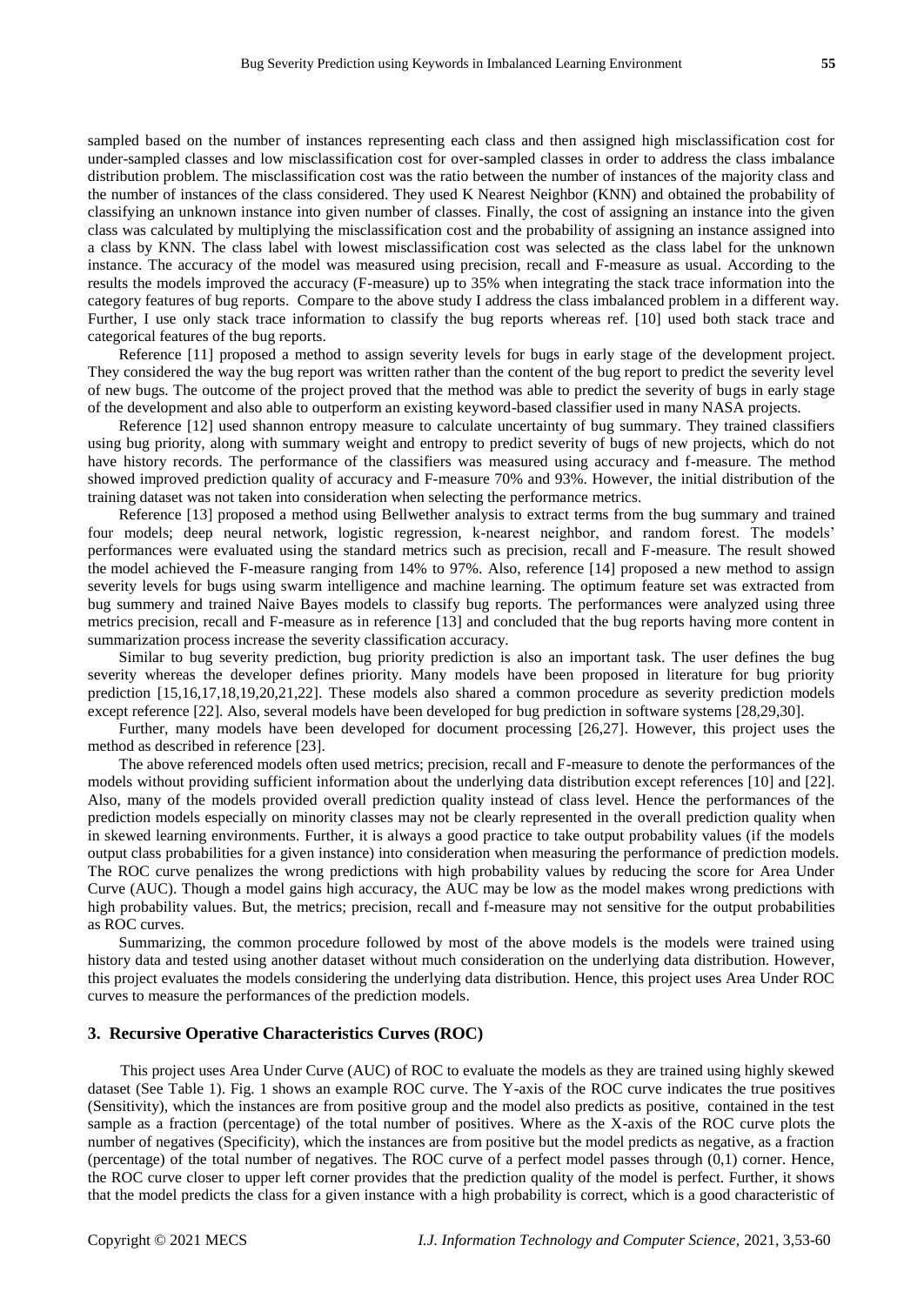a model. The prediction along with diagonal, which the AUC around 0.5 or below, indicates random prediction whereas AUC=1.0 is perfect.



Fig.1. ROC Curve (Source: https://miro.medium.com)

## **4. Bug Reports**

The aim of this project is to train bug severity prediction models from imbalanced training datasets. The training datasets are created using the bug reports. The severity level is predicted using the features extracted from the developer description. Hence, the dependent variable is the severity level whereas the developer description is the predictor or independent variables. Further, the prediction models are needed to train from skewed datasets. The UNIX Kernels project<sup>3</sup> contains more than 16000 bug reports and the distribution of bug reports is uneven. Also, the UNIX Kernel project has more than 20 years of history and it is essential for this kind of study.

The bug reports are implemented in XML format and stored them in a database. A bug report has a fixed format containing many categorized fields along with a summary statement of the bug and the description or the comments made by the developers. The bug ID is the unique identification of a bug report. A bug typically appears in a component, which is subset of a product. A reported bug is initially assigned to a developer and the developer name is mentioned in the assignee field. The bug status indicates whether the bug is resolved, verified or closed. The operating system, which the software crashed, resolution, reporter of the bug, hardware, changed data, version, priority and severity are also recorded in the bug report.

## **5. Classification Algorithms**

This project trained three classification algorithms; Naïve Bayes, decision tree learner, and logistic regression to classify bug reports into severity levels. The models assign a probability for a given test instance being classified into a class.

*Na* **ve Bayes**: This model is a derivation of Bayer's rule of conditional probability as in (1).

 $\overline{a}$ 

$$
P(C \mid x) = \prod_{i=1}^{n} P(x_i \mid C) P(C)
$$
 (1)

Where  $X = (x_1, x_2, \ldots, x_n)$  are the evidences and C is the class. The Naïve Bayes assumes that the attributes  $x_1, x_2, \ldots$  $x_n$  are independent of each other. However, this assumption cannot be achieved in reality. According to the equation (1) the class probability of a given instance x is calculated based on the previous evidences and then the instance is assigned to the class with highest probability. This project selected Naïve Bayes model as it has shown decent performances in document classification.

*Decision Tree:* This model creates a tree like structure so that the attributes of the dataset are mapped into the nodes of the tree. The root node, which is the first node of the tree, divides the dataset at first level. This process continues until the leaves of the tree contain all the similar type of instances or the majority of instances is in one type. The decision trees are human readable and hence, are heavily applied in classification and pattern recognition fields.

<sup>3</sup> https://bugzilla.kernel.org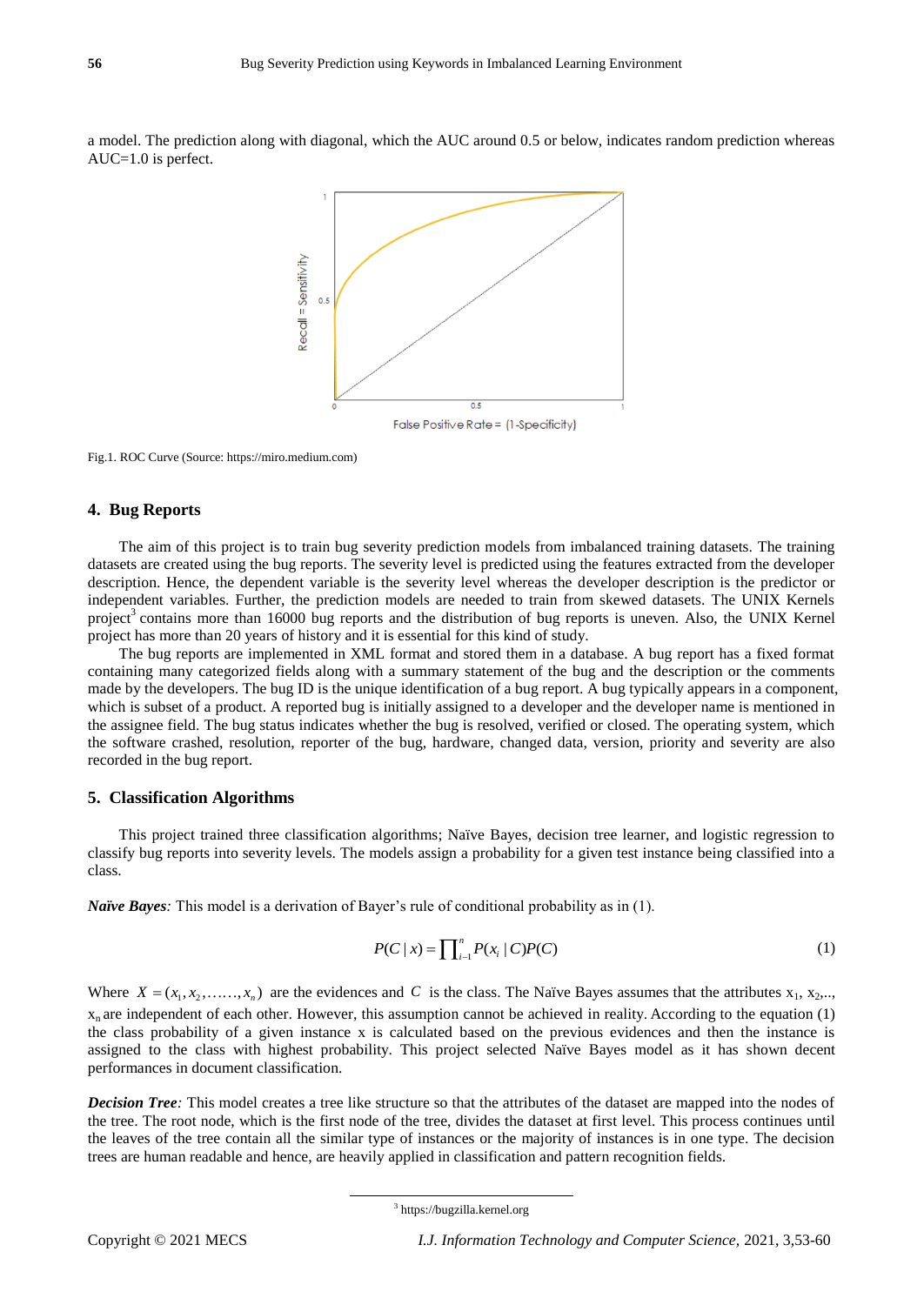*Logistic Regression:* This model is a modification of the multi response linear regression. However, the Logistic Regression model transforms the target variable in between 0 and 1 as shown in equation 2.

$$
Pr[1|a_1, a_2, \dots, a_k] = \frac{1}{(1 + exp^{(-w_0 - w_1 a_1 - w_k a_k)})}
$$
(2)

Where  $w_0$ ...... $w_k$  are weights, which are determined from the training data and  $a_1$ ...... $a_k$  are the attributes. The weights are determined using log-likelihood contrary to the regression models that use squared-error. The 0.5 probability value is used as the decision boundary in two-class classification problem.

The common feature of the above models is that the models calculates output a probability of given instance being classified into a class. Further, these models are often used in classification problems.

## **6. Methodology**

#### *6.1. Dataset Preparation*

The datasets are prepared using the bug reports in the UNIX Kernels project. The bug reports are downloaded using a java XML passer. Total 16400 bug reports are downloaded but only 10407 bug reports are considered, as the other bug reports are invalid or not yet been verified. Severity level distribution of bug reports are shown in Table 1. Accordingly, the distribution is highly biased towards the severity level normal as many bugs have been classified into normal. The developer description contains keywords, which are extracted using the RAKE algorithm [23]. The stop words and delimiters are used to tokenize the textual description. A list of contiguous words is prepared through categorizing the tokens, which are created from the previous step. This list of contiguous words is known as candidate keywords. The Rapid Keyword Extraction algorithm identifies the candidate keywords containing interior stop words such as *axis of evil.* However, such words should appear more than one time in the description. Long candidate keywords are more useful for classifying documents; hence this project uses long candidate keywords. The candidate keywords are ranked as the high rankers are taken into the feature list. The ranking can be done according to the reference [23]. Accordingly, the ratio of degree to frequency is used to rank the candidate keywords as the RAKE is biased to extract long candidate keywords. The final set of candidate keywords is selected based on the scores obtained by the keywords. As proposed by Mihalcea and Tarau [24] the top one third of the candidate keywords is selected as the final set of keywords. The attribute set for the prediction algorithms is determined from the first batch of candidate keywords. The candidate keywords are converted into a set of numerical features using the string-to-word filter implemented in WEKA [25] and integrated the severity level of the bug reports to prepare a label dataset typically called the training dataset.

Table 1. Distribution of severity labels

| lzina |                | $-0W$           |
|-------|----------------|-----------------|
| ۰ ج . | 555<br>1 U.J.J | 50 <sup>c</sup> |

#### *6.2. Training and Testing Models*

The classification models implemented in WEKA [23], are trained and tested using stratified 10-fold cross validation that preserves the initial distribution of the datasets. The prediction performance of the models is measured using AUC in category basis as oppose to overall quality. First, the models are trained using 5 attributes and gradually incremented the number by 5.

## **7. Results and Discussion**

The objective of this project is to develop bug severity prediction models from imbalance learning environments. The provided datasets are highly skewed so that the datasets are representing significantly less number of bug reports from the two most important severity categories; Blocking and High. Hence, the prediction quality of the models should be evaluated with an appropriate metrics. To that end I use Area Under Curve (AUC) of Receiver Operative Characteristics (ROC) as it does not sensitive for the underlying data distribution.

Bug reports are classified into four deferent levels--normal, blocking, low, high--. The classification task is conducted using three models; Naïve Bayes, decision tree learner, and logistic regression. The models are trained from the datasets created using bug reports of UNIX Kernels project. The models classify a given instance based on the calculated class probability.

The datasets can contain any number of attributes. However, training a prediction model using a large number of attributes may reduce its performances. Therefor, the prediction algorithms are initially trained using five attributes and subsequently, the number of attributes presented to train the models is incremented by 5. Tables 2, 3 and 4 show the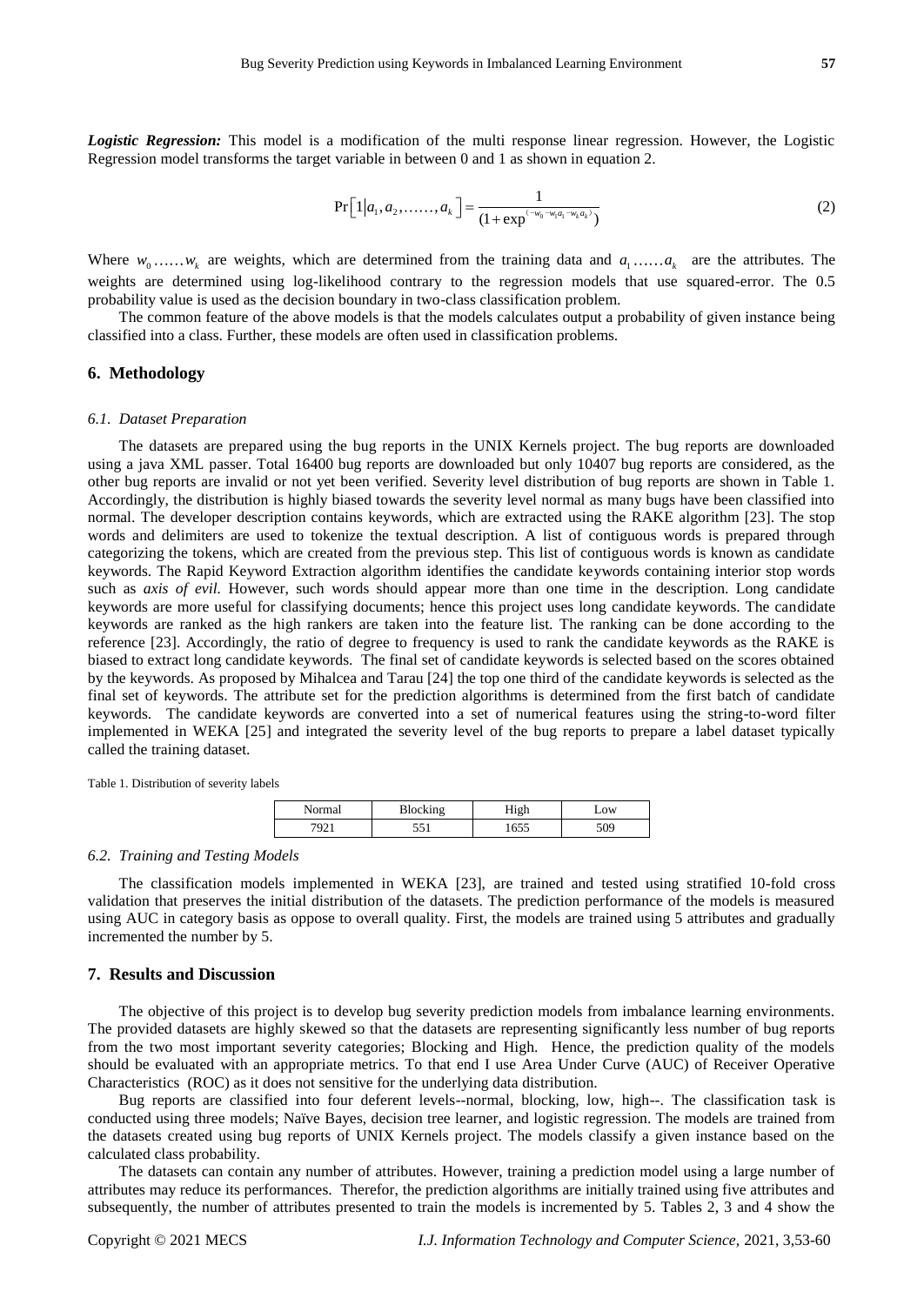#### classification accuracies of the models measured in AUC.

Table 2. Prediction quality variability of the Na ive Bayes models corresponding to the number of attributes

| Model              | # of Attributes | Prediction Quality (AUC) |          |      |      |
|--------------------|-----------------|--------------------------|----------|------|------|
|                    |                 | Normal                   | Blocking | Low  | High |
|                    | 05              | 0.52                     | 0.54     | 0.59 | 0.57 |
|                    | 10              | 0.48                     | 0.60     | 0.58 | 0.59 |
|                    | 15              | 0.48                     | 0.60     | 0.56 | 0.60 |
|                    | 20              | 0.48                     | 0.60     | 0.57 | 0.59 |
| Na ive Bayes Model | 25              | 0.47                     | 0.59     | 0.57 | 0.59 |
|                    | 30              | 0.47                     | 0.59     | 0.55 | 0.60 |
|                    | 35              | 0.47                     | 0.60     | 0.55 | 0.59 |
|                    | 40              | 0.47                     | 0.60     | 0.55 | 0.60 |
|                    | 45              | 0.47                     | 0.60     | 0.55 | 0.60 |

Table 3. Prediction quality variability of decision tree models corresponding to the number of attributes

| Model                 | # of Attributes | Prediction Quality (AUC) |          |      |      |
|-----------------------|-----------------|--------------------------|----------|------|------|
|                       |                 | Normal                   | Blocking | Low  | High |
| Decision Tree Learner | 05              | 0.50                     | 0.50     | 0.50 | 0.50 |
|                       | 10              | 0.55                     | 0.57     | 0.54 | 0.55 |
|                       | 15              | 0.55                     | 0.53     | 0.54 | 0.55 |
|                       | 20              | 0.54                     | 0.53     | 0.54 | 0.53 |
|                       | 25              | 0.54                     | 0.54     | 0.56 | 0.54 |
|                       | 30              | 0.53                     | 0.52     | 0.55 | 0.54 |
|                       | 35              | 0.55                     | 0.53     | 0.60 | 0.52 |
|                       | 40              | 0.54                     | 0.51     | 0.60 | 0.52 |
|                       | 45              | 0.54                     | 0.51     | 0.59 | 0.52 |

Table 4. Prediction quality variably of logistic regression models corresponding to the number of attributes

| Model               | # of Attributes | Prediction Quality (AUC) |          |      |      |
|---------------------|-----------------|--------------------------|----------|------|------|
|                     |                 | Normal                   | Blocking | Low  | High |
| Logistic Regression | 05              | 0.56                     | 0.56     | 0.59 | 0.59 |
|                     | 10              | 0.60                     | 0.63     | 0.59 | 063  |
|                     | 15              | 0.60                     | 0.64     | 0.60 | 0.64 |
|                     | 20              | 0.61                     | 0.64     | 0.59 | 0.64 |
|                     | 25              | 0.61                     | 0.64     | 0.60 | 0.64 |
|                     | 30              | 0.62                     | 0.64     | 0.60 | 0.64 |
|                     | 35              | 0.62                     | 0.65     | 0.61 | 0.64 |
|                     | 40              | 0.62                     | 0.65     | 0.61 | 0.64 |
|                     | 45              | 0.62                     | 0.65     | 0.62 | 0.64 |

According to the results the logistic regression model outperforms the other two models; Naïve Bayes and Decision tree learner providing decent classification accuracy around 0.65 AUC. This model achieves the maximum AUC using 35 attributes and adding further attributes does not show any impact in the prediction quality.

Blocking and High severity bugs have a negative impact on software projects and hence, such bugs should be fixed as soon they found. Also, prediction of such bugs is very helpful for developers as they can allocate sufficient resources and time for fixing them. The Logistics Regression model predicts the Blocking and High severity classes more accurately than the other two classes (see Table 4) though the training sets contain significantly smaller number of instances representing these two classes, which is a notable finding in this research.

The prediction quality of the Naïve Bayes model is slightly above random classifier. Also, the model provides maximum AUC with five attributes. Unlike other two models increasing the number of attributes negatively impacts on the prediction quality of Naïve Bayes models. The decision tree algorithm classifies bug reports with better AUC values compared to the Naïve Bayes model. Further, the algorithm reaches maximum AUC using 10 attributes and presenting more attributes to the algorithm does not enhance the prediction quality.

Reference [10] addressed the imbalance class label problem using a cost sensitive classification method, which a wrong prediction in a minority class is more costly than a wrong prediction in a majority class. The minority class contains a smaller number of instances whereas the majority class represents a lager number of instances. Accordingly the categorization is purely based on the number of instances whereas this project considers each class is equally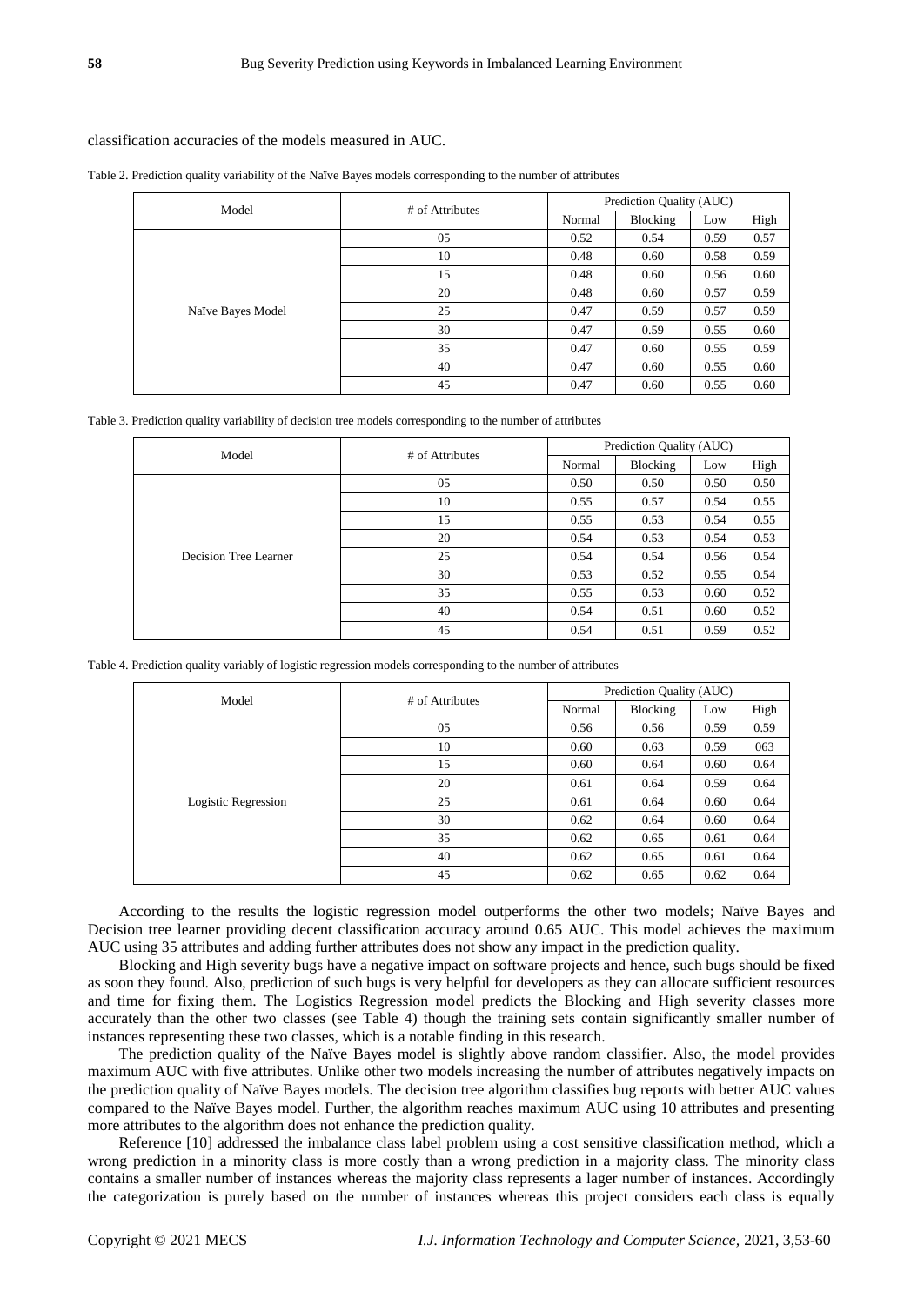important. Our evaluation method highly penalizes a wrong classification by the models with a high probability value regardless of the class, which is a fair rule. Though this project considers predicting all the classes are equally important, the High and Blocker severity bugs are very crucial for the developers, hence, predicting them accurately is very helpful for the developers. The Logistics Regression models developed in this project predicts these two classes more accurately than the other classes. This is a notable feature of our project and this was not discussed in the reference [10].

It is a well-known fact that the Naïve Bayes algorithm is frequently applied for document classification. However, the results of this project reveal that the logistic regression algorithm is also a suitable for document classification. Though the models are trained and tested in highly imbalanced learning environment, they perform reasonably well and hence, the logistic regression model also can be used for the bug report classification task.

This project reveals that the class imbalance problem can be addressed using a proper evaluation metrics rather considering the number of instances representing in the datasets.

# **8. Conclusion**

The aim of this project to develop bug severity classification models in imbalance learning environments. The bug reports are extracted from the Unix Kernels project. The classification is conducted using the developer description of bug reports. The developer description contains keywords, which are process by the RAKE algorithm and then transferred them into numerical attributes using a string-to-word filter implemented in WEKA [23]. These attributes are used to train three classification models; Naïve Bayes, decision tree learner and Logistics Regression models. As the models are trained on highly imbalanced datasets the prediction quality of models should be measured using an appropriate metrics. Accordingly, the AUC is used to measure the prediction quality of models. The results show that the logistic regression model predicts the two severity classes; Blocking and High more accurately than the other two models with a decent AUC value. Typically, the Naïve Bayes algorithm is well known for document classification. But, this project uncovers that the logistic regression is also a reliable approach for document classifications.

This project highlighted the need of evaluating the models developed in highly imbalanced learning environment using a proper matric. Further, this project showed that the accuracy or f-measure would not provide a fair evaluation of models when the learning environment is highly skewed. Moreover, if the models calculate the prediction probability then the misclassification cost can be quantified by taking the probability value into consideration and penalized the model, which is a fair justice for the models. These findings can be applied for future prediction models in any domain trained from ether balance or imbalance distribution.

The misclassification cost of different classes can be varied. As an example the misclassification cost of Blocking and High severity classes is higher than the misclassification cost of Normal and Low severity classes. However, when evaluating the prediction quality this project did not consider the misclassification cost of each class. This can be addressed in future projects by first defining the unit misclassification cost of each class and later combined it with the prediction probability.

# **References**

- [1] Xie T, Zhang L, Xiao X, Xiong YF, Hao D. Cooperative software testing and analysis: Advances and challenges. Journal of Computer Science and Technology. 2014 Jul 1;29(4):713-23.
- [2] Xia X, Lo D, Wen M, Shihab E, Zhou B. An empirical study of bug report field reassignment. In2014 Software Evolution Week-IEEE Conference on Software Maintenance, Reengineering, and Reverse Engineering (CSMR-WCRE) 2014 Feb 3 (pp. 174-183). IEEE.
- [3] Wang J, Wang S, Cui Q, Wang Q. Local-based active classification of test report to assist crowdsourced testing. InProceedings of the 31st IEEE/ACM International Conference on Automated Software Engineering 2016 Aug 25 (pp. 190-201).
- [4] Davis J, Goadrich M. The relationship between Precision-Recall and ROC curves. InProceedings of the 23rd international conference on Machine learning 2006 Jun 25 (pp. 233-240).
- [5] Lessmann S, Baesens B, Mues C, Pietsch S. Benchmarking classification models for software defect prediction: A proposed framework and novel findings. IEEE Transactions on Software Engineering. 2008 May 23;34(4):485-96.
- [6] Provost F, Fawcett T. Robust classification for imprecise environments. Machine learning. 2001 Mar 1;42(3):203-31.
- [7] Tian Y, Lo D, Sun C. Information retrieval based nearest neighbor classification for fine-grained bug severity prediction. In2012 19th Working Conference on Reverse Engineering 2012 Oct 15 (pp. 215-224). IEEE.
- [8] Roy NK, Rossi B. Towards an improvement of bug severity classification. In2014 40th EUROMICRO Conference on Software Engineering and Advanced Applications 2014 Aug 27 (pp. 269-276). IEEE.
- [9] Tan Y, Xu S, Wang Z, Zhang T, Xu Z, Luo X. Bug severity prediction using question-and-answer pairs from Stack Overflow. Journal of Systems and Software. 2020 Mar 2:110567.
- [10] Sabor KK, Hamdaqa M, Hamou-Lhadj A. Automatic prediction of the severity of bugs using stack traces and categorical features. Information and Software Technology. 2020 Jul 1;123:106205.
- [11] Arokiam J, Bradbury JS. Automatically predicting bug severity early in the development process. InProceedings of the ACM/IEEE 42nd International Conference on Software Engineering: New Ideas and Emerging Results 2020 Jun 27 (pp. 17-20).
- [12] Kumari M, Singh UK, Sharma M. Entropy Based Machine Learning Models for Software Bug Severity Assessment in Cross Project Context. InInternational Conference on Computational Science and Its Applications 2020 Jul 1 (pp. 939-953). Springer, Cham.